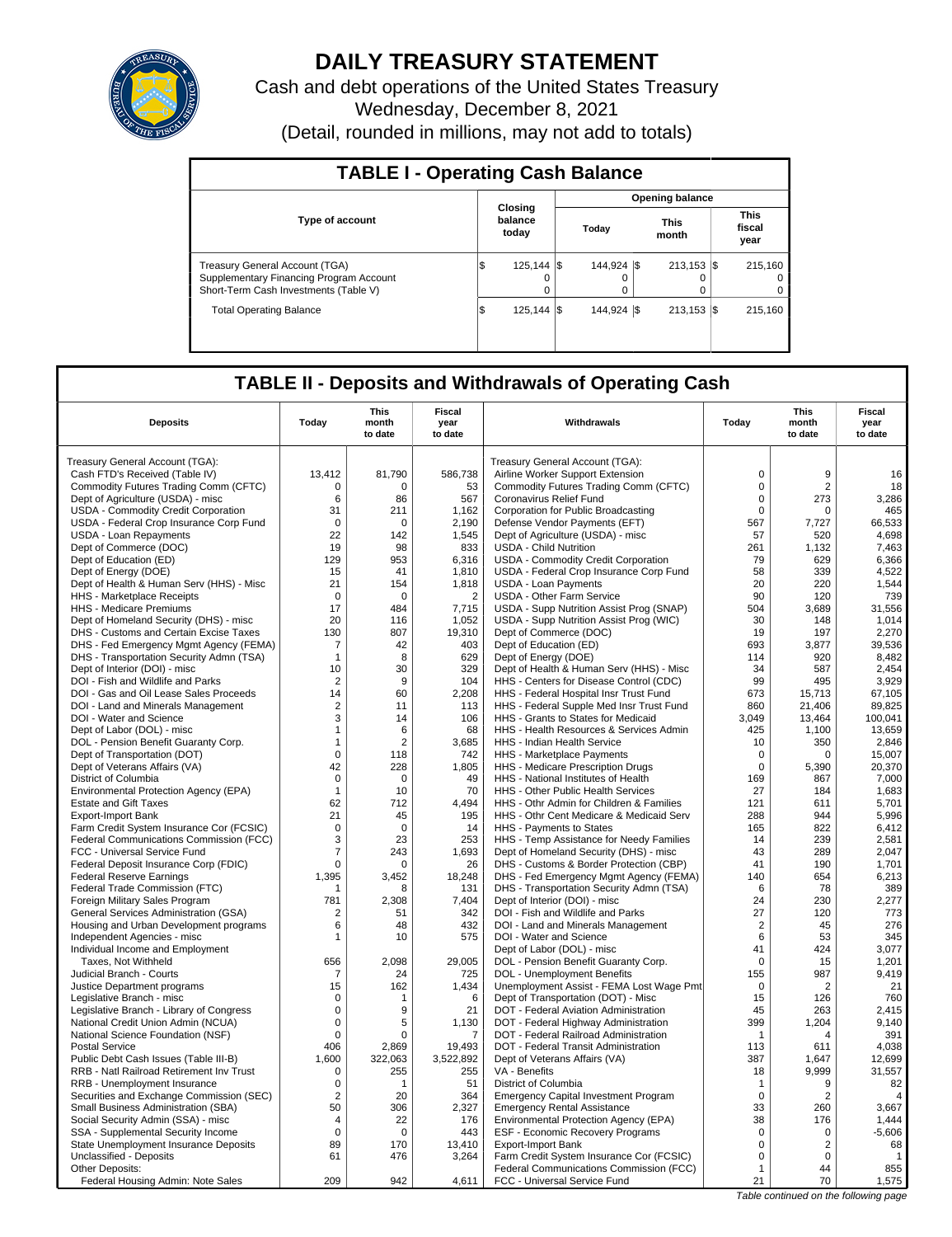Short-Term Cash Investments: Transfers from TGA (Table V) 0 0 0 Total Deposits (excluding transfers) \$ 19,282 \$ 422,776 \$ 4,289,296

Foreign Series 0 0 0 State and Local Series 0 0 10,259 Other 1,549 10,505 80,319 Total Issues  $\frac{1}{3}$  202,650  $\frac{1}{3}$  1,684,887  $\frac{1}{3}$  17,635,454

|                                           |               |                          |                                  | <b>TABLE II cont. - Deposits and Withdrawals of Operating Cash</b>      |                |                                 |                           |
|-------------------------------------------|---------------|--------------------------|----------------------------------|-------------------------------------------------------------------------|----------------|---------------------------------|---------------------------|
| <b>Deposits</b>                           | Today         | This<br>month<br>to date | <b>Fiscal</b><br>year<br>to date | Withdrawals                                                             | Today          | <b>This</b><br>month<br>to date | Fiscal<br>year<br>to date |
|                                           |               |                          |                                  | Federal Deposit Insurance Corp (FDIC)                                   | $\overline{2}$ | 10                              | 105                       |
|                                           |               |                          |                                  | Federal Employees Insurance Payments                                    | 341            | 2,350                           | 18,052                    |
|                                           |               |                          |                                  | Federal Salaries (EFT)                                                  | 43             | 1,739                           | 38,660                    |
|                                           |               |                          |                                  | Federal Trade Commission (FTC)                                          | $\mathbf 1$    | $\mathbf 1$                     | 48                        |
|                                           |               |                          |                                  | General Services Administration (GSA)                                   | 30             | 836                             | 5.269                     |
|                                           |               |                          |                                  | Housing and Urban Development programs<br>Independent Agencies - misc   | 154            | 4,351                           | 16,732                    |
|                                           |               |                          |                                  | Interest on Treasury Securities                                         | 50<br>$\Omega$ | 146<br>62                       | 938<br>62,083             |
|                                           |               |                          |                                  | IRS - Advanced Child Tax Credit (EFT)                                   | $\mathbf 0$    | $\Omega$                        | 27,144                    |
|                                           |               |                          |                                  | IRS - Economic Impact Payments (EFT)                                    | 92             | 340                             | 1,836                     |
|                                           |               |                          |                                  | IRS Tax Refunds Business (EFT)                                          | 264            | 1,164                           | 6,983                     |
|                                           |               |                          |                                  | IRS Tax Refunds Individual (EFT)                                        | 398            | 904                             | 13,053                    |
|                                           |               |                          |                                  | Judicial Branch - Courts                                                | 3              | 17                              | 307                       |
|                                           |               |                          |                                  | Justice Department programs                                             | 57             | 430                             | 3,423                     |
|                                           |               |                          |                                  | Legislative Branch - misc                                               | 9              | 33                              | 286                       |
|                                           |               |                          |                                  | Legislative Branch - Library of Congress                                | 0              | $\overline{4}$                  | 160                       |
|                                           |               |                          |                                  | <b>NASA</b>                                                             | 73             | 637                             | 4,263                     |
|                                           |               |                          |                                  | National Credit Union Admin (NCUA)                                      | $\mathbf 0$    | 3                               | 27                        |
|                                           |               |                          |                                  | National Science Foundation (NSF)                                       | 26             | 162                             | 1,327                     |
|                                           |               |                          |                                  | Postal Service Money Orders and Other                                   | 175            | 1,000                           | 7,871                     |
|                                           |               |                          |                                  | Public Debt Cash Redemp. (Table III-B)                                  | 1.604          | 303,735                         | 3,059,772                 |
|                                           |               |                          |                                  | Railroad Retirement Board (RRB) - misc<br><b>RRB - Benefit Payments</b> | $\Omega$       | 3                               | 12                        |
|                                           |               |                          |                                  | Securities and Exchange Commission (SEC)                                | 1<br>$\Omega$  | 1,143                           | 3,459                     |
|                                           |               |                          |                                  | Small Business Administration (SBA)                                     | 1,779          | 9<br>12,951                     | 235<br>119,972            |
|                                           |               |                          |                                  | Social Security Admin (SSA) - misc                                      | 9              | 79                              | 849                       |
|                                           |               |                          |                                  | SSA - Benefits Payments                                                 | 21,265         | 43,265                          | 213,301                   |
|                                           |               |                          |                                  | SSA - Supplemental Security Income                                      | 9              | 4,393                           | 13,366                    |
|                                           |               |                          |                                  | <b>Transportation Services</b><br>Other Withdrawals:                    | $\Omega$       | $\Omega$                        | 683                       |
|                                           |               |                          |                                  | <b>State Department</b>                                                 | 150            | 389                             | 3,924                     |
|                                           |               |                          |                                  | Thrift Savings Plan Transfer                                            | 1,546          | 7,652                           | 18.913                    |
|                                           |               |                          |                                  | Unclassified                                                            | 1.001          | 8,382                           | 64.694                    |
| <b>Total Other Deposits</b>               | 209           | 1,972                    | 19,070                           | Total, Other Withdrawals                                                | 2,697          | 31,538                          | 145,145                   |
| Change in Balance of Uncollected<br>Funds |               |                          |                                  |                                                                         |                |                                 |                           |
| <b>Transfers from Depositaries</b>        | 0<br>$\Omega$ | 0<br>$\Omega$            | $\mathbf 0$<br>0                 | <b>Transfers to Depositaries</b>                                        | $\Omega$       | $\mathbf 0$                     | $\Omega$                  |
|                                           |               |                          |                                  |                                                                         |                |                                 |                           |
| <b>Total TGA Deposits</b>                 | 19,282        | 422,776                  | 4,289,296                        | <b>Total TGA Withdrawals</b>                                            | 39,063         | 510,785                         | 4,379,313                 |

|                                                 |                  |                                 |                           | Net Change in Operating Cash Balance                                | $-19,781$ \\$ | $-88,010$ $\sqrt{\$}$           | $-90,016$                 |
|-------------------------------------------------|------------------|---------------------------------|---------------------------|---------------------------------------------------------------------|---------------|---------------------------------|---------------------------|
| <b>Issues</b>                                   | Today            | <b>This</b><br>month<br>to date | Fiscal<br>year<br>to date | <b>TABLE III-A - Public Debt Transactions</b><br><b>Redemptions</b> | Today         | <b>This</b><br>month<br>to date | Fiscal<br>year<br>to date |
| Marketable:                                     |                  |                                 |                           | Marketable:                                                         |               |                                 |                           |
| Bills:                                          |                  |                                 |                           | <b>Bills</b>                                                        | 0<br>l\$      | 288,318 \$                      | 2,486,731                 |
| <b>Regular Series</b>                           | $0 \,$ $\upbeta$ | $201,310$ \$                    | 1,651,685                 | <b>Notes</b>                                                        |               |                                 | 427,779                   |
| Cash Management Series                          | $\Omega$         | 110,002                         | 930,017                   | <b>Bonds</b>                                                        |               |                                 | 30,632                    |
| <b>Notes</b>                                    |                  |                                 | 734,282                   | <b>Federal Financing Bank</b>                                       |               |                                 |                           |
| <b>Bonds</b>                                    | $\Omega$         | 25                              | 116,627                   | Nonmarketable:                                                      |               |                                 |                           |
| Inflation-Protected Securities Increment        | 455<br>$\Omega$  | 3,333                           | 11,785                    | United States Savings Securities                                    | 53            | 363                             | 1,954                     |
| <b>Federal Financing Bank</b><br>Nonmarketable: |                  |                                 |                           | <b>Government Account Series</b>                                    | 201,058       | 1,381,528                       | 14,097,261                |
| United States Savings Securities:               |                  |                                 |                           | Hope Bonds                                                          |               |                                 |                           |
| Cash Issue Price                                | 50               | 367                             | 1,737                     | <b>Domestic Series</b>                                              |               |                                 | 4,190                     |
| Interest Increment                              | 3                | 363                             | 1,092                     | <b>Foreign Series</b>                                               |               |                                 |                           |
| <b>Government Account Series</b>                | 200,591          | 1,358,984                       | 14,097,650                | <b>State and Local Series</b>                                       |               | 4,071                           | 27,524                    |
| Hope Bonds                                      | O                |                                 |                           | Other                                                               | 1,551         | 10,563                          | 80,270                    |
| <b>Domestic Series</b>                          |                  |                                 |                           |                                                                     |               |                                 |                           |
| <b>Foreign Series</b>                           |                  |                                 |                           |                                                                     |               |                                 |                           |
| State and Local Series                          | 0                | 0                               | 10,259                    |                                                                     |               |                                 |                           |
|                                                 |                  |                                 |                           |                                                                     |               |                                 |                           |

Short-Term Cash Investments:<br>Transfers to TGA (Table V) 0 0 Transfers to TGA (Table V)<br>
Total Withdrawals (excluding transfers)  $\begin{vmatrix} 0 & 0 \\ 0 & 510,785 \end{vmatrix}$  \$ 4,379,313

Total Redemptions **\$** 202,662 \,\$ 1,684,843 \,\$ 17,156,341 Net Change in Public Debt Outstanding  $\begin{array}{|c|c|c|c|c|c|c|c|c|} \hline \text{S} & -13 & \text{S} & 44 & \text{S} & 479,113 \ \hline \end{array}$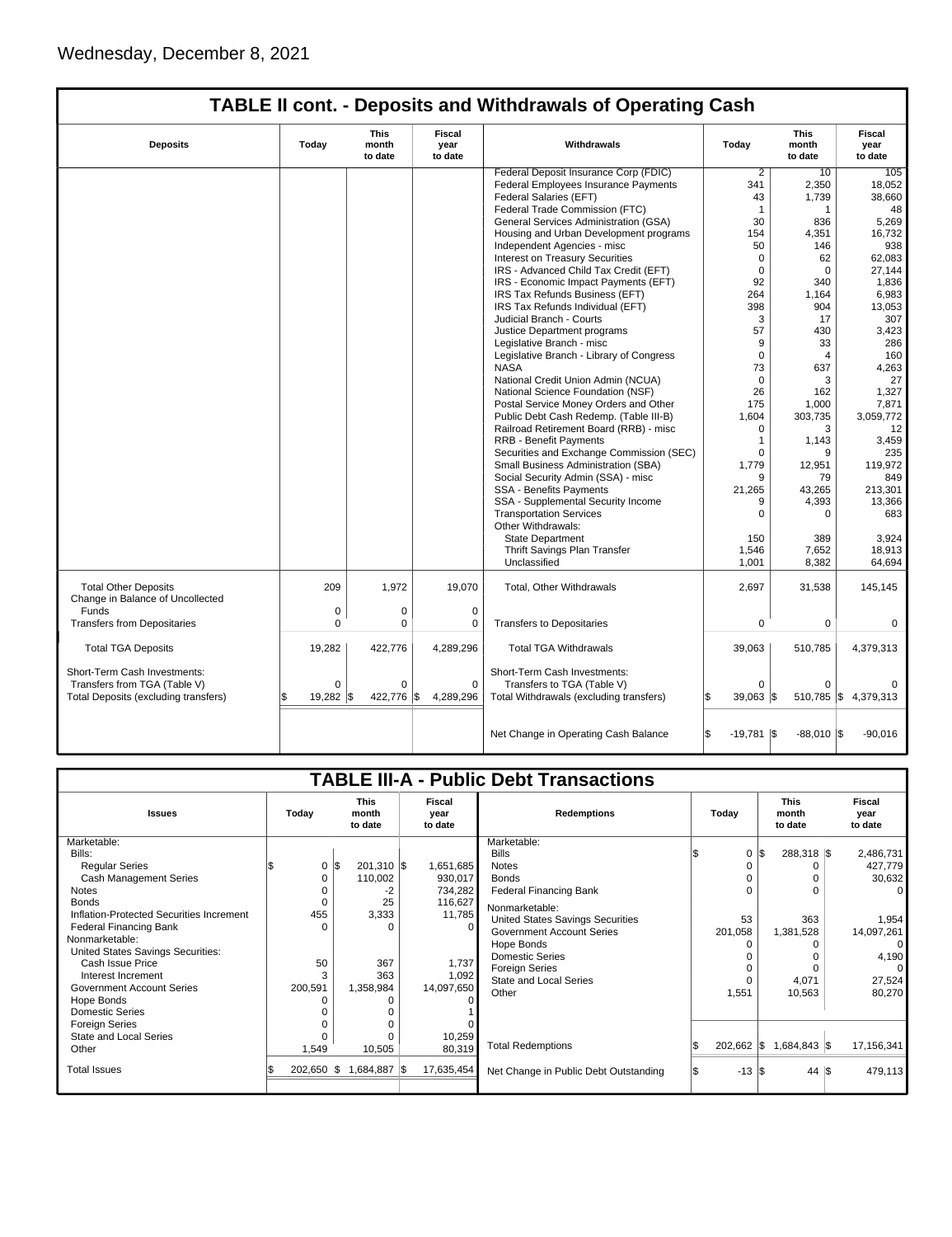| <b>TABLE III-B - Adjustment of Public Debt</b><br><b>Transactions to Cash Basis</b>                                                                                                                                                                 |       |                                        |     |                               |                                      |                                 |                           |  |
|-----------------------------------------------------------------------------------------------------------------------------------------------------------------------------------------------------------------------------------------------------|-------|----------------------------------------|-----|-------------------------------|--------------------------------------|---------------------------------|---------------------------|--|
| <b>Transactions</b>                                                                                                                                                                                                                                 | Today |                                        |     |                               |                                      | <b>This</b><br>month<br>to date | Fiscal<br>year<br>to date |  |
| Public Debt Cash Issues:<br>Public Debt Issues (Table III-A)<br>Premium on New Issues                                                                                                                                                               | l\$   | 202,650 \$<br>$\Omega$                 |     | 1,684,887                     | \$17,635,454<br>3,752                |                                 |                           |  |
| Discount on New Issues:<br>Bills (-)<br>Bonds and Notes (-)<br>Federal Financing Bank (-)<br>Government Account Transactions (-)                                                                                                                    |       | $\Omega$<br>0<br>O<br>200,591          |     | 145<br>0<br>o<br>1,358,984    | 565<br>5,642<br>14,097,650           |                                 |                           |  |
| Hope Bonds (-)<br>Interest Increment on United States<br>Savings Securities (-)<br>Inflation-Protected Securities Increment                                                                                                                         |       | 3<br>455                               |     | 363<br>3,333                  | 1,092<br>11,366                      |                                 |                           |  |
| <b>Total Public Debt Cash Issues</b><br>Deposited in TGA                                                                                                                                                                                            | \$    | 1,600                                  | 1\$ | $322,063$ \$                  | 3,522,892                            |                                 |                           |  |
| <b>Public Debt Cash Redemptions:</b><br>Public Debt Redemptions (Table III-A)<br>Premium on Debt Buyback Operation<br>Discount on Debt Buyback Operation (-)<br>Federal Financing Bank (-)<br>Government Account Transactions (-)<br>Hope Bonds (-) | \$    | 202,662<br>0<br>o<br>0<br>201,058<br>O | l\$ | O<br>o<br>o<br>1,381,108<br>O | 1,684,843 \$17,156,341<br>14,096,569 |                                 |                           |  |
| <b>Total Public Debt Cash Redemptions</b><br>Withdrawn from TGA                                                                                                                                                                                     | \$    | $1,604$ $\sqrt{5}$                     |     | $303,735$ $\sqrt{\$}$         | 3,059,772                            |                                 |                           |  |

| <b>TABLE III-C - Debt Subject to Limit</b>                                        |                           |                                                   |                           |                           |  |  |  |  |  |
|-----------------------------------------------------------------------------------|---------------------------|---------------------------------------------------|---------------------------|---------------------------|--|--|--|--|--|
|                                                                                   | Closing                   | Opening balance                                   |                           |                           |  |  |  |  |  |
| <b>Balance Transactions</b>                                                       | balance<br>today          | Today                                             | <b>This</b><br>month      | Fiscal<br>year            |  |  |  |  |  |
| Debt Held by the Public<br>Intragovernmental Holdings<br><b>Total Public Debt</b> | \$22,688,939<br>6.219.093 | \$22,679,803<br>6,228,241                         | \$22,645,912<br>6,262,075 | \$22,282,900<br>6,146,018 |  |  |  |  |  |
| Outstanding<br>Less: Debt Not<br>Subject to Limit:                                | 28,908,031                | 28,908,044                                        | 28,907,987                | 28,428,919                |  |  |  |  |  |
| Other Debt                                                                        | 478                       | 478                                               | 478                       | 478                       |  |  |  |  |  |
| <b>Unamortized Discount</b>                                                       | 20,062                    | 20,075                                            | 20,018                    | 20,950                    |  |  |  |  |  |
| <b>Federal Financing Bank</b>                                                     | 6,053                     | 6,053                                             | 6,053                     | 6,053                     |  |  |  |  |  |
| Hope Bonds                                                                        | ŋ                         | n                                                 | n                         | n                         |  |  |  |  |  |
| Plus: Other Debt Subject to Limit<br>Guaranteed Debt of                           |                           |                                                   |                           |                           |  |  |  |  |  |
| Government Agencies                                                               | 0                         | 0                                                 | 0                         | 0                         |  |  |  |  |  |
| <b>Total Public Debt</b><br>Subject to Limit                                      | \$28,881,438              | \$28,881,438 \$28,881,438 \$28,401,438            |                           |                           |  |  |  |  |  |
|                                                                                   |                           |                                                   |                           |                           |  |  |  |  |  |
| <b>Statutory Debt Limit</b>                                                       | \$28,881,463              | $\frac{1}{2}$ 28,881,463 $\frac{1}{2}$ 28,881,463 |                           | \$28,401,463              |  |  |  |  |  |
|                                                                                   |                           |                                                   |                           |                           |  |  |  |  |  |

| <b>TABLE IV - Federal Tax Deposits</b>                                                                                                                                                                                                        |     |                                             |     |                                                   |     |                                                              |  |  |
|-----------------------------------------------------------------------------------------------------------------------------------------------------------------------------------------------------------------------------------------------|-----|---------------------------------------------|-----|---------------------------------------------------|-----|--------------------------------------------------------------|--|--|
| Classification                                                                                                                                                                                                                                |     | Today                                       |     | <b>This</b><br>month<br>to date                   |     | Fiscal<br>year<br>to date                                    |  |  |
| Withheld Income and Employment Taxes<br>Individual Income Taxes<br><b>Railroad Retirement Taxes</b><br><b>Excise Taxes</b><br><b>Corporation Income Taxes</b><br><b>Federal Unemployment Taxes</b><br>Estate and Gift Taxes & Misc IRS Rcpts. | l\$ | 11,774<br>301<br>2<br>70<br>1,267<br>2<br>5 | l\$ | 80,664<br>2,008<br>67<br>164<br>2,669<br>12<br>37 | l\$ | 544,654<br>24,406<br>932<br>12,833<br>26,018<br>756<br>1,210 |  |  |
| Total                                                                                                                                                                                                                                         | \$  | $13,422$ \\$                                |     | 85,622                                            | 1\$ | 610,810                                                      |  |  |
| Cash Federal Tax Deposits:<br>Direct<br><b>Through Depositaries</b>                                                                                                                                                                           | \$  | 92<br>13,320                                | l\$ | 360<br>81,430                                     | l\$ | 5,594<br>581,144                                             |  |  |
| <b>Total Cash FTD's</b><br>Inter-agency Transfers                                                                                                                                                                                             | \$  | 13,412<br>10                                | 1\$ | 81,790<br>3,832                                   | I\$ | 586,738<br>24,072                                            |  |  |
| Total                                                                                                                                                                                                                                         | \$  | 13,422                                      | 1\$ | 85,622                                            | 1\$ | 610,810                                                      |  |  |
|                                                                                                                                                                                                                                               |     |                                             |     |                                                   |     |                                                              |  |  |

| <b>TABLE V - Short-Term Cash Investments</b> |   |                           |          |       |  |  |  |  |
|----------------------------------------------|---|---------------------------|----------|-------|--|--|--|--|
|                                              |   | <b>Type of Depositary</b> |          |       |  |  |  |  |
| <b>Balance Transactions</b>                  | А | в                         | С        | Total |  |  |  |  |
| Opening Balance Today<br>Deposits:           | 0 | 0<br>I\$                  | 0<br>1\$ | 13    |  |  |  |  |
| <b>Transfers to Depositaries</b>             | O | 0                         | 0        |       |  |  |  |  |
| <b>Special Direct Investment</b>             | O | 0                         | $\Omega$ |       |  |  |  |  |
| Term Investment                              | O | O                         | 0        |       |  |  |  |  |
| Repo Investment                              | O | $\Omega$                  | $\Omega$ |       |  |  |  |  |
| Withdrawals:                                 |   |                           |          |       |  |  |  |  |
| <b>Treasury Initiated</b>                    | O | 0                         | 0        |       |  |  |  |  |
| Depositary Initiated                         | O | O                         | 0        |       |  |  |  |  |
| <b>Special Direct Investment</b>             | O | O                         | 0        |       |  |  |  |  |
| <b>Term Investment</b>                       | ი | 0                         | 0        |       |  |  |  |  |
| Repo Investment                              | O | O                         | $\Omega$ |       |  |  |  |  |
|                                              |   |                           |          |       |  |  |  |  |
| Closing Balance Today                        | 0 | I\$<br>0                  | I\$<br>0 | I\$   |  |  |  |  |

| <b>TABLE VI - Income Tax Refunds Issued</b> |     |       |     |                                 |                           |        |  |  |  |
|---------------------------------------------|-----|-------|-----|---------------------------------|---------------------------|--------|--|--|--|
| Classification                              |     | Today |     | <b>This</b><br>month<br>to date | Fiscal<br>year<br>to date |        |  |  |  |
| IRS - Advanced Child Tax Credit (Checks)    | l\$ | 0     | 1\$ | 0                               | 135                       | 4,057  |  |  |  |
| IRS - Advanced Child Tax Credit (EFT)       |     | 0     |     | 0                               |                           | 27.144 |  |  |  |
| IRS - Economic Impact Payments (Checks)     |     | 0     |     | 179                             |                           | 1.992  |  |  |  |
| IRS - Economic Impact Payments (EFT)        |     | 92    |     | 340                             |                           | 1,836  |  |  |  |
| IRS Tax Refunds Business (Checks)           |     | 852   |     | 2.143                           |                           | 21,033 |  |  |  |
| IRS Tax Refunds Business (EFT)              |     | 264   |     | 1.164                           |                           | 6,983  |  |  |  |
| IRS Tax Refunds Individual (Checks)         |     | 122   |     | 651                             |                           | 10,398 |  |  |  |
| IRS Tax Refunds Individual (EFT)            |     | 398   |     | 904                             |                           | 13.053 |  |  |  |

### **Daily Treasury Statement Footnotes:**

#### **General Footnotes and Statements:**

This statement summarizes the United States Treasury's cash and debt operations for the Federal Government. Treasury's operating cash is maintained in an account at the Federal Reserve Bank of New York and in short-term cash investments. Treasury minimized and then suspended its short-term cash investment program beginning in November 2008, but anticipates investing again when market conditions warrant. Major information sources include: Federal Reserve Banks, Treasury Regional Financial Centers, Internal Revenue Service Centers, various electronic systems, and information on the Public Debt. Information is presented on a modified cash basis. Deposits are reflected as received and withdrawals are reflected as processed.SOURCE: Bureau of the Fiscal Service, Department of the Treasury. Note: The Daily Treasury Statement (DTS) is available by 4:00 p.m. the following business day on the Fiscal Service website https://fiscal.treasury.gov/reports-statements/dts/. For more information, call the Cash Reporting Branch at 202-874-9789.

#### **TABLE III-A – Public Debt Transactions**

Stated at face value except for savings and retirement plan securities which are stated at current redemption value.